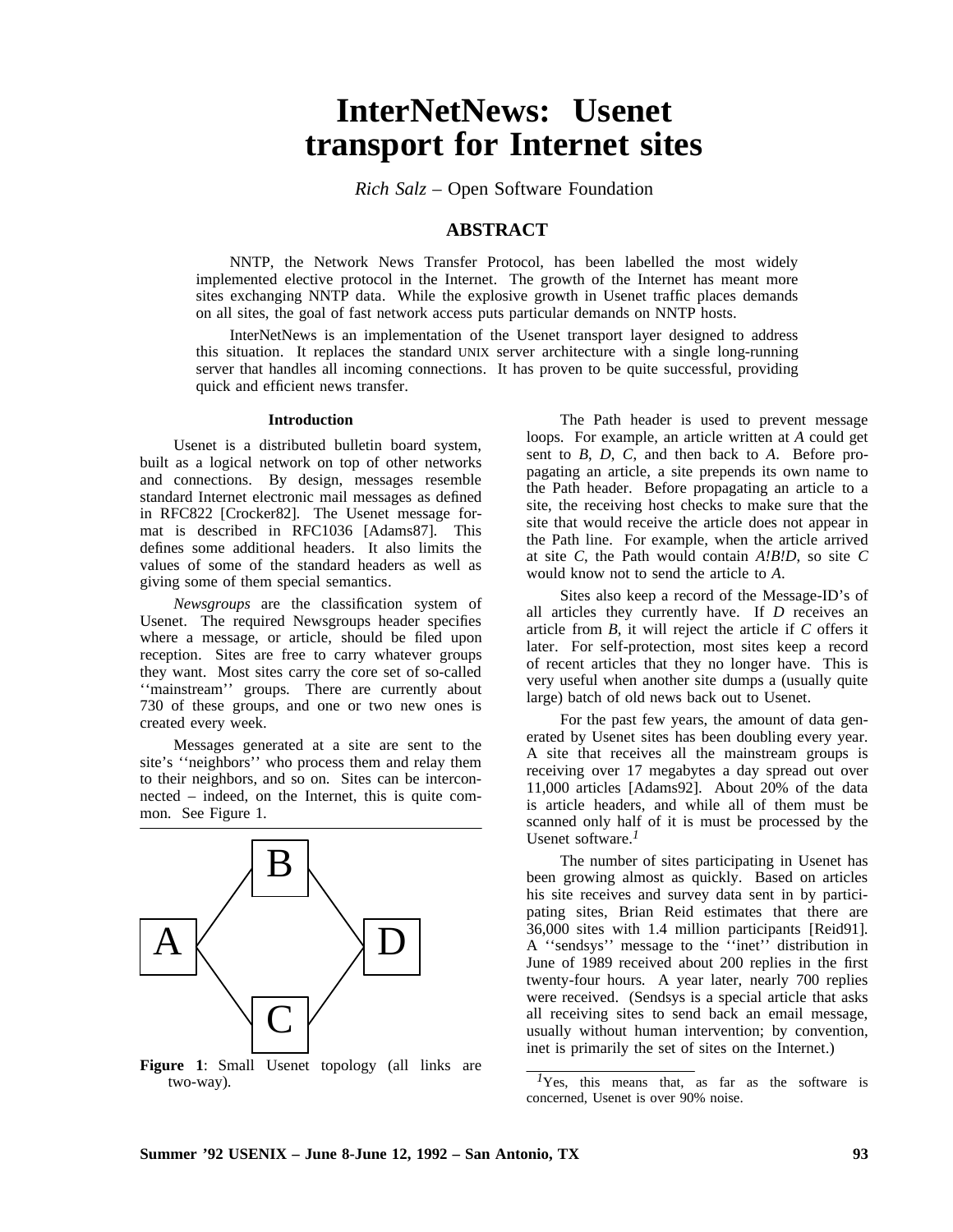The NNTP protocol is defined in Internet RFC 977 [Kantor86] published in February, 1986. This was accompanied by the general public release of a reference implementation, also called ''nntp.'' This has been the only NNTP implementation that is generally available to UNIX sites.

## **Usenet Software**

In addition to InterNetNews, there are two major Usenet packages available for UNIX sites. All three share several common implementation details. A newsgroup name such as comp.foo is mapped to a directory comp/foo within a global spool directory. An article posted to a group is assigned a unique increasing number based on a file called the *active* file. If an article is posted to multiple groups, links are used so that only one copy of the data is kept. A *sys* file contains patterns describing what newsgroups the site wishes to receive, and how articles should be propagated. In most cases, this means that a record of the article is written to a ''batchfile'' that is processed off-line to do the actual sending.

The first Usenet package is called B News, also known as B2.11. The B news model is very simple: the program *rnews* is run to process each incoming article. Locking is used to make sure that only one *rnews* process tries to update the active file and history database. At one site that received over 15,000 articles per day, the locking would often fail so that 10 to 100 duplicates were not uncommon. Because each article is handled by a separate process, it is impossible to pre-calcuate or cache any useful data.

More importantly, file I/O had become a major bottleneck. A site that feeds 10 other sites does over 150,000 open/append/close operations on its batchfiles. It is generally agreed that B news cannot keep up with current Usenet volume; it is no longer being maintained, and its author has said more then once that the software should be considered ''dead.''

C News gets much better performance then B news by processing articles in batches [Collyer87]. The *relaynews* program is run several times a day to process all the articles that have been received since the last run. Since only one *relaynews* program is running, it is not necessary to do fine-grain locking of any of the supporting data files. More importantly, it can keep the entire active and sys file in memory. It can also use buffered I/O on its batchfiles, reducing the amount of system calls by one or two orders of magnitude.

An alpha version of C News was released in October, 1987. Within four years it surpassed B news in popularity, and there are now more sites running C News then ever ran B news.

From the beginning, the NNTP reference implementation was layered on top of the existing Usenet software: an article received from a remote NNTP peer was written to a temporary file and the appropriate *rnews* or *relaynews* program processed it. In order to avoid processing an article the system already has, it first does a lookup on the history database to see if the article exists. It soon became apparent that invoking *relaynews* for every article lost all of C News's speed gain, so the NNTP package was changed to write a set of articles into a batch, and offer the batch to *relaynews*.

When articles arrive faster then *relaynews* can process them, they must be spooled. If two sites (*B* and *C* in the previous examples) both offer a third site  $(D)$  the same article at the "same time" then an extra copy will be spooled, only to be rejected when it is processed, wasting disk space; this problem multiplies as the number of incoming sites increases. *<sup>2</sup>* To alleviate this problem, most sites run Paul Vixie's *msgidd*, a daemon that keeps a memory-resident list of article Message-ID's offered within the last 24 hours. The NNTP server is modified so that it tells this daemon all of the articles that it is handing to Usenet and queries the daemon before telling the remote site that it needs the article. This is not a perfect solution – if the first, spooled, copy of the article is lost or corrupted, the site will likely never be offered the article after the *msgidd* cache entry has expired. Going further, *msgidd* is work-around for a problem inherent in the current software architecture.

Other problems, while not as severe, lead to the conclusion that a new implementation of Usenet is needed for Internet sites. For example:

- Since all articles are spooled, *relaynews* cannot tell the NNTP server the ultimate disposition of the article, and the server cannot tell its peer at the other end of the wire. This hides transmission problems. For example, a site tracing the communication has no way of finding out an article was rejected because the remote site does not receive that particular set of newsgroups.
- The NNTP reference implementation is showing signs of age. Maintaining the server is becoming a maintenance nightmare; over one-tenth of its 6,800 lines are *#ifdef*-related.
- All articles are written to disk at extra time. Disks are getting bigger, but not faster, while CPU's, memory, and networks are.

#### **InterNetNews architecture**

There are four key programs in the InterNet-News package (see Figure 2):

*Innd* is the principal news server for incoming newsfeeds;

<sup>&</sup>lt;sup>2</sup>This is quite common for Internet sites, where redundant fast newsfeeds are common and where many Usenet administrators seem to be avid players of the ''exchange news with as many other people as possible'' game.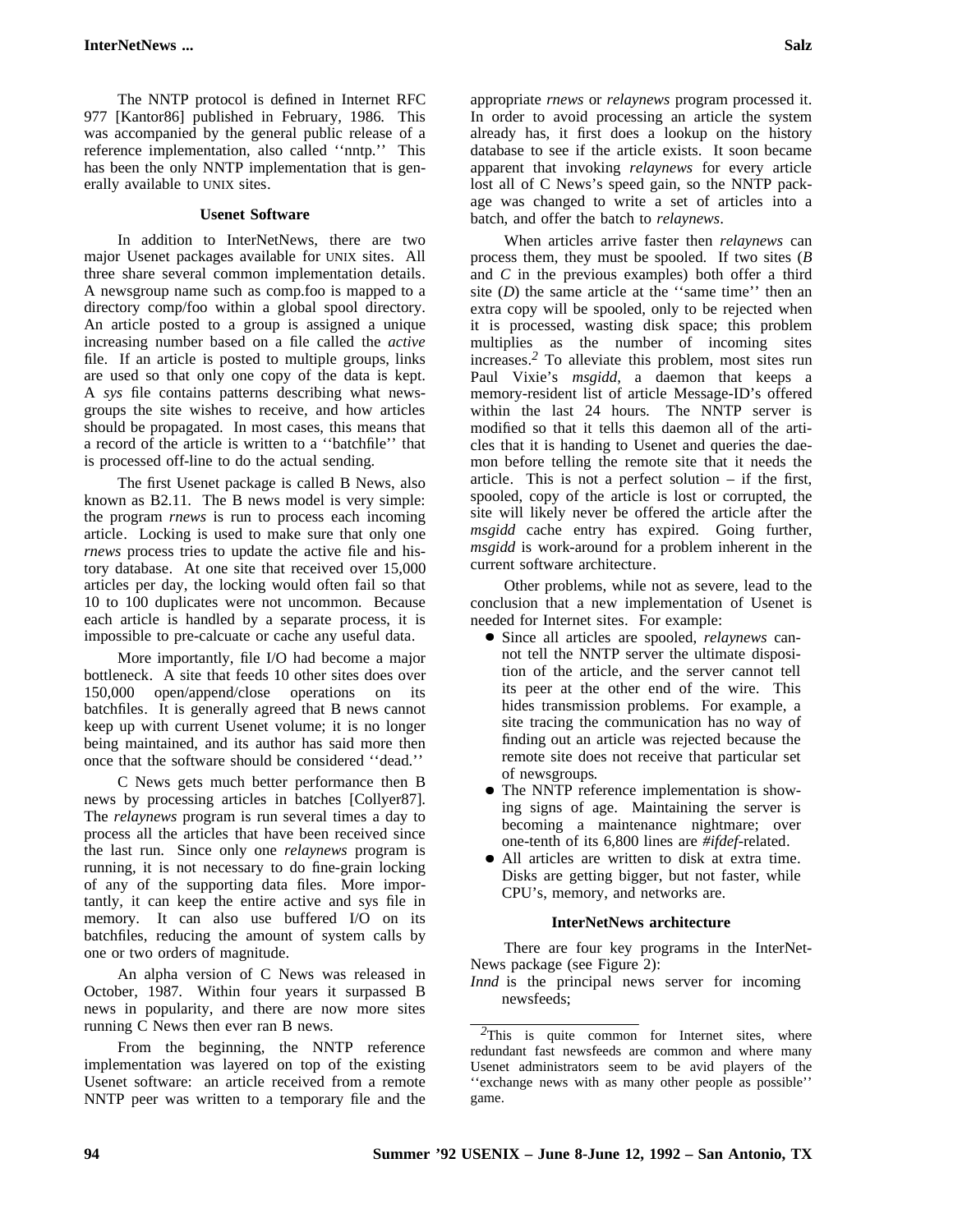*innxmit* reads a file identifying articles and offers them to another site;

*ctlinnd* sends control commands to *innd*;

*nnrpd* is an NNTP server oriented for newsreaders.

Of these programs, the most important is *innd*. We first mention enough of its architecture to give a context for the other programs, and then discuss its design and features in more detail at the end of this section.



*Innd* is a single daemon that receives all incoming articles, files them, and queues them up for propagation. It waits for connections on the NNTP port. When a connection is received, a *getpeername* (2) is done. If the host is not in an access file, then an *nnrpd* process is spawned with the connection tied to its standard input and output. *3* It is worth noting that *nnrpd* is only about 3,500 lines of code, and 20% of them are for the ''POST'' command, used to verify the headers in a user's article. *Nnrpd* provides all NNTP commands except for ''IHAVE'' and an incomplete version of ''NEWNEWS''. On the other hand, it does provide extensions for pattern-matching on an article header and listing exactly what articles are in a group. The NNTP protocol seems to be a good example of the UNIX philosophy: it is small, general, and powerful and can be implemented in a very small program.

Articles are usually forwarded by having *innd* record the article in a ''batchfile'' which is processed by another program. For Internet sites, the *innxmit* program is used to offer articles to the host specified on its command line. *<sup>4</sup>* The input to *innxmit* is a set of lines containing a pathname to the article and its Message-ID. Since the Message-ID is in the batchfile, *innxmit* does not have to open the article and scan it before offering the article to the remote site. This can give significant savings if the remote site already has a percentage of the articles.

Until recently, *innxmit* used *writev* to send its data to the remote host. At start-up it filled a threeelement *struct iovec* array with the following elements:

```
[0] \{ "." , 1 };<br>[1] \{ placeholder[1] { placeholder };
\lceil 2 \rceil \langle "\r\n" }
```
To write a line, the *placeholder* was filled in with a pointer to the buffer, and its length, and a single *writev* was done, starting from either element zero or one. While this implementation was clever, and simpler then what was done elsewhere, it was not very fast. *Innxmit* now uses a 16k buffer and only does a *write* when the next line would not fit. This is also consistent with ideas used throughout the rest of INN: use the *read* and *write* system calls, referencing the data out of large buffers while avoiding the copying commonly done by the standard I/O library.

The *ctlinnd* program is used to tell the *innd* server to perform special tasks. It does this by communicating over a UNIX-domain datagram socket. The socket is behind a firewall directory that is mode 770, so that only members of the news administration group can send messages to it. It is a very small program that parses the first parameter in its command line and converts it to an internal command identifier. This identifier and the remaining parameters are sent to *innd* which processes the command, and sends back a formatted reply. For example, the following commands stops the server from accepting any new connections, adds a newsgroup, and then tells it to recompute the list of hosts that are authorized newsfeeds:

```
ctlinnd pause "Clearing out log files"
ctlinnd newgroup comp.sources.unix m \
            vixie@pa.dec.com
ctlinnd reload newsfeeds "Added OSF feed"
ctlinnd go ""
```
The text arguments are sent to *syslog* (8) for audit purposes.

The most commonly-used *ctlinnd* command is ''flush.'' This directs the server to close the batchfile that is open for a site, and is typically used as follows:

```
mv batchfile batchfile.work
ctlinnd flush sitename
innxmit sitename batchfile.work
```
The flush command points out another difference between INN and other Usenet software. The B News *inews* program needed no external locking – files were opened and closed for a very short window, the time needed to process one article. The C News *relaynews* could be running for a longer period of time. The only way to get access to a batchfile is to either lock the entire news system, which is overkill for the desired task, or to rename the file and

*<sup>3</sup>*Unlike other implementations, no single INN program implements the entire NNTP protocol.

*<sup>4</sup>*Other programs, like *nntplink*, are supported but not part of the INN distribution.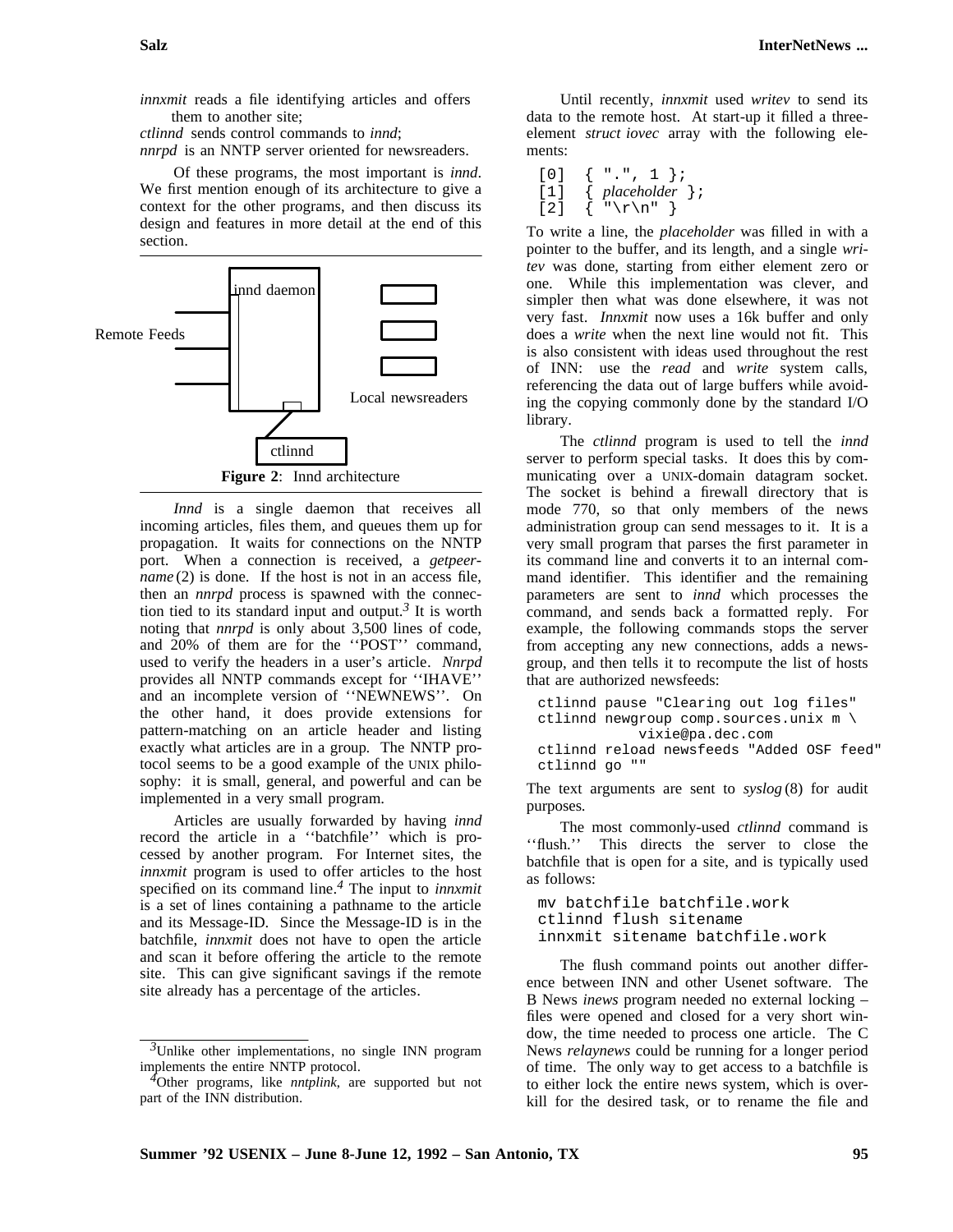wait until the original name shows up again. The INN approach is more efficient and conceptually cleaner.

#### **Innd Structure**

When *innd* starts up it reads the active file into memory. An array of NEWSGROUP structures is created, one for each newsgroup, that contains the following elements:

```
char *Name; /* "comp.sources.unix */<br>char *Dir; /* "comp/sources/unix/"
                               /* "comp/sources/unix/" */<br>/* 0211 */
long Last; /* 0211<br>int LastWidth; /* 5 */
int LastWidth;
char *LastString; /* "00211..." */<br>char *Rest; /* "m\n..." */
char *Rest; \frac{1}{x} \frac{1}{x} \frac{1}{x} \frac{1}{x} \frac{1}{x} \frac{1}{x}int SiteCount;
SITE **Sites; /* defined below */
```
The C comments above show the data that would generated for the following line in the active file:

comp.sources.unix 00211 00202 m

The *Last* field specifies the name to be given to the next article in the group. The *LastString* element points into the in-memory copy of the file. This number is carefully formatted so that the file can be memory-mapped, or updated with a single *write*.

A hash table into the structure array is built, using a function provided by Chris Torek [Torek91]. The hash calculation is very simple, yet empirically it gives near-uniform distribution. The secondary key is the highest article number, so groups with the most traffic tend to be at the top of the bucket.

The INN equivalent of the *sys* file read next. An array of SITE structures is created, one for each site, that contains the following elements:

```
BOOL Sendit;
char FileFlags[10];
```
The *FileFlags* array specifies what information should be written to the site's data stream when it receives an article. The subscription list for the site is then parsed, and for all the newsgroup that it recives, the matching NEWSGROUP structure will contain a pointer to the SITE structure.

Using these two structures it is easy to step through how an article is propagated:

```
extern ARTDATA *art;
extern SITE *Sites, *LastSite;
extern int nSites;
char **pp;
SITE *sp;
NEWSGROUP *ng;
int i;
while (*pp) {
  ng = HashNewsgroup(*pp++);
  if (nq == NULL)continue;
  AssignName(ng);
  for (i = 0; i < ng->nSites; i++) {
```

```
ng->Sites[i]->Sendit = TRUE;
 }
}
for (sp = Sites; sp < LastSite; sp++) {
 if (!sp->Sendit)
   continue;
 for (p = sp->FileFlaqs; *p; p++)switch (*p) {
   case 'm':
     /* Write Message-ID */
   case 'n':
     /* Write filename */
    . . .
   }
}
```
The ARTDATA structure contains information about the current article such as its size, the host that sent it, and so on. The *MeetsSiteCriteria* function is an abstraction for the in-line tests that are done to see if an article really should be propagated to a site (e.g., checking the Path header as described above). *AssignName* is described below.

At its core, *innd* is an I/O scheduler that makes callbacks when *select* (2) has determined that there is activity on a descriptor. This is encapsulated in the CHANNEL structure, which has the following elements:

| enum TYPE     | Type;        |
|---------------|--------------|
| enum STATE    | State;       |
| int           | fd;          |
| FUNCPTR       | Reader;      |
| FUNCPTR       | WriteDone;   |
| <b>BUFFER</b> | In;          |
| <b>BUFFER</b> | Out <i>i</i> |

The *Type* field is used for internal consistency checks. There four different types of channels – local-accept, remote-accept, local-control (used by *ctlinnd*) and NNTP connection. Each type is implemented in anywhere from 100 to 1200 lines of code. The *Reader* and *WriteDone* function pointers, and the *State* enumeration are used for protocol-specific data. For example, *State* field is used by the NNTP channel code to determine whether the site is sending an NNTP command or an article. The *BUFFER* datatype contains sized reusable I/O buffers that grow as needed.

At start time *innd* calls *getdtablesize* (2) to create an array of channels that can be directly indexed by descriptor.

The code to listen on the NNTP port is show in Figure 3. When a host connects to the NNTP port, *select* (2) will report activity on the descriptor and call *RemoteReader* which will accept the connection and possibly create fill in a new CHANNEL out of the resultant descriptor.

if (MeetsSiteCritera(ng->Sites[i], art)) tors did not get priority treatment. The problem was It took a bit of effort to write the callback loop so that it was fair  $-$  i.e., so that the lowest descrip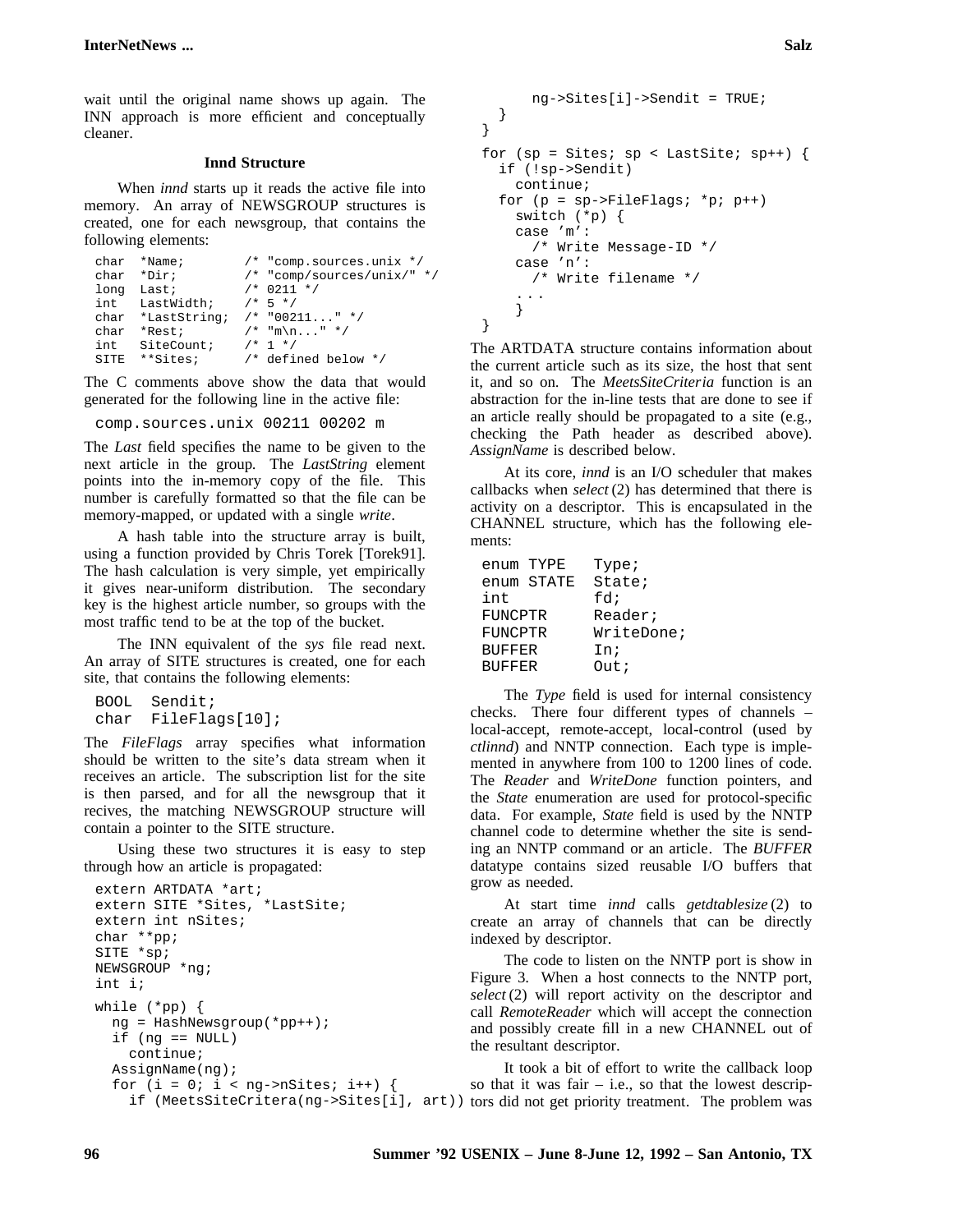complicated because other parts of the server can add and remove themselves from the *select* (2) read and write mask, as needed.

Once the NNTP channel has been created for a site, the server is ready to accept articles from that site. The reader function for NNTP channels reads as much data as is available from the descriptor. If it is in ''get a command'' state, it looks for a simple \r\n terminator; if it is in ''reading an article'' state, it looks for a ''\r\n.\r\n'' terminator. If not found, it just returns; the data will become available at some point. If the terminator is found, it processes the data in the buffer. For filing an article, this means cleaning up the NNTP text escapes, and calling the article abstraction to process the article.

Processing the article is the largest single routine in the server. The *AssignName* shown above increments the high-water mark for the newsgroup. If the article has already been written to disk, a link is made under the new name. (Symbolic links, if available, can be used if the spool area spans partitions.) If the article has not been written, a *struct iovec* array is set up as shown below, where vertical bars separate each iovec element:

```
First headers...
Path: |LOCAL_PATH_PREFIX|rest of path...
Second headers...
|XREF_HEADER|
```

```
|Article body.
```
This is a very fast way of writing the article to disk; it avoids extra memory copies, and is only possible because the entire article is kept in memory until the last moment.

#### **Future work**

RFC 977 follows the SMTP protocol for sending text: line are terminated with  $\lvert \mathbf{r} \rvert$ , a period is placed before all lines starting with a period, and data is terminated with a line consisting of a single period [Postel82]. *Innd* must scan the text of all articles it receives and convert them to standard UNIX format. On the transmission side, *innxmit* must read the articles a line at a time in order to add the extra data. If all newsreading is done via NNTP, then articles could be stored directly in NNTP format, and *innxmit* could read and write the article in two system calls. The *innd* gains would not be as dramatic, but tests show it would still be somewhat measurable.

There is no NNTP ''TURN'' command, so that a single connection cannot be used for bidirectional article transfer. Turn-around is very successful on UUCP over conventional phone lines, but seems of limited use on higher-performance network links. The SMTP protocol has had a ''TURN'' command since its inception, but it has received no practical use. Several people find the idea of adding outgoing transfer to *innd* attractive, since it is already structured for multi-host I/O and the idea of caching

```
int
RemoteReader(cp)
    CHANNEL *cp;
{
    int newfd;
    struct sockadr_in remote;
    int remsize;
    newfd = accept(cp->fd, &remote, &remsize);
    if (InAccessFile(remsocket))
        CHANcreate(newfd, TYPEnntp, STATEgetcmd, NCreader, NCwritedone);
    else {
        ForkAndExec("nnrpd", newfd);
        close(newfd);
    }
}
int
RemoteSetup()
{
    int fd;
    fd = GetSocketBoundToNNTPPort();
    CHANcreate(fd, TYPEremote, STATElisten, RemoteReader, NULL);
}
```